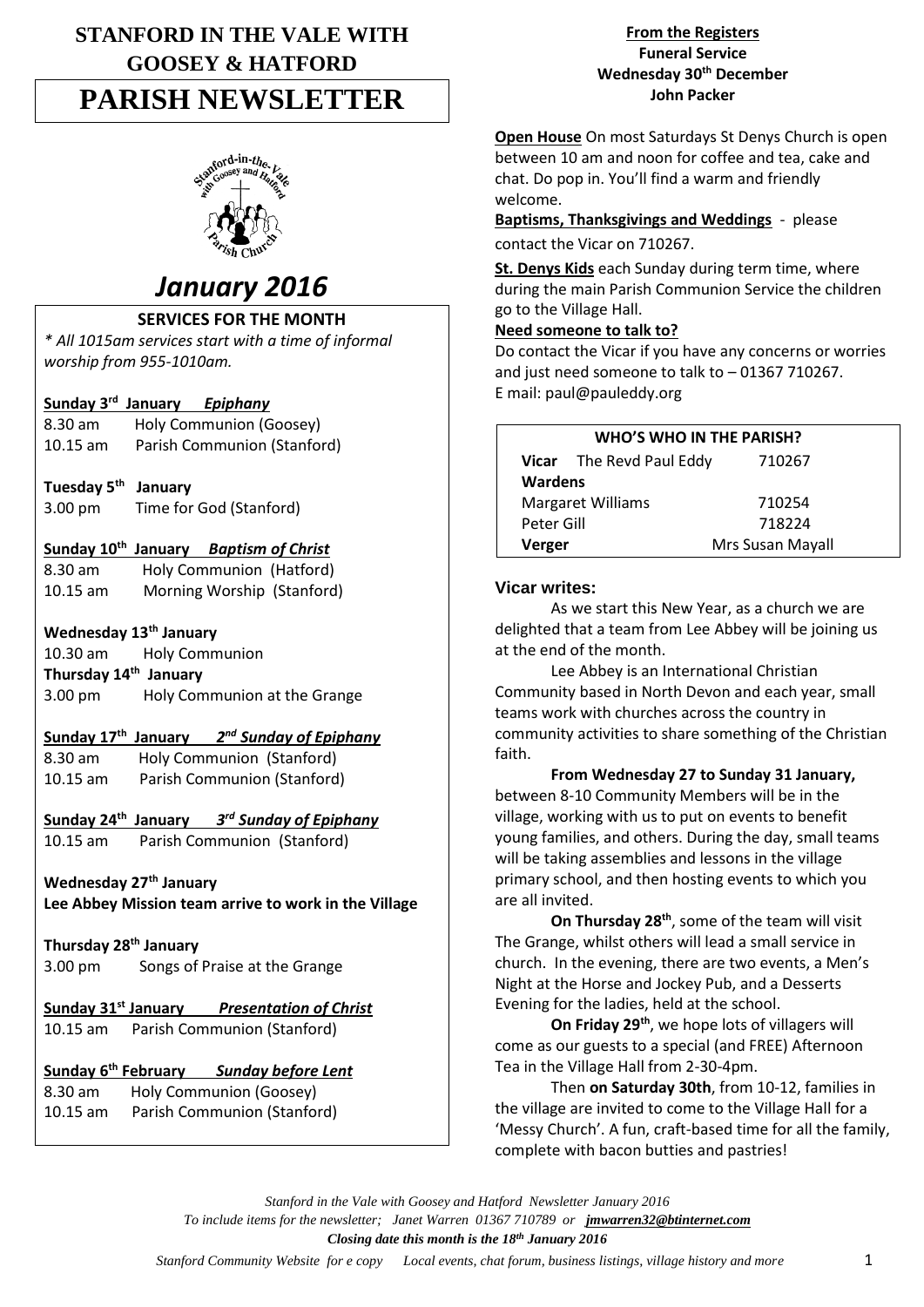At 6.30pm that evening, the Lee Abbey Team, who are comprised of various nationalities, will present a Cabaret evening at the school, after a four course meal with wine and soft drinks.

We hope these events will help to draw the community together, enable you to meet new friends and to hear something new about the love of God.

I hope that you will take the opportunity to attend one, if not more of the events at the end of January.

Yours **Revd Paul Eddy**

#### **AGE UK - BIG KNIT**

As always, Stanford knitters have done us proud and I want to say a huge thank you to all of them. The collection of mini bobble hats was held on Monday 30th November and resulted in a grand total of **1,895** which, at 25p a hat donated by Innocent and Sainsburys, translates into £473.75 for the Winter Warmth Project. The hats were taken to Head Office, in Abingdon, where they were received with grateful thanks as the money donated is very important in keeping the helpline going for those in need during the winter months. Thank you all again for your continued support of this annual project. Jan

# **TRIPLE A SCAN**

A friend recently drew my attention to the availability of the Abdominal Aortic Aneurysm test. It appears that men are six times more likely to suffer a ruptured aortic aneurysm than women and that a rupture is nearly always fatal. Oxfordshire had been one of the NHS Trusts to pilot testing of males reaching their 65<sup>th</sup> birthdays and as a result of these testing is being rolled out across the country.

For the test you simply lay on your back and a clear jelly is rubbed on your stomach. The technician then uses an ultrasound machine to take images and measurements of your abdominal aorta. This only takes a couple of minutes and shortly afterwards you are given the results. My friend recently attended a meeting of about 100 men of a certain age where this was raised. During the meeting one man stood up and said that he had been part of the pilot scheme and had been found to have an enlarged abdominal aorta and after careful monitoring had been successfully operated on. Subsequently he spoke to two other colleagues who had undergone a similar experience

So if you are a male over 65 and think you would like this **FREE** test then the Administration Office for Oxfordshire is at the JR Hospital and the contact number is 01865 572636 (do have your NHS number ready) to make an appointment. These are not held at the JR but around the County. Locally, clinics are held in Faringdon. Outside of Oxfordshire then have a look at [aaa.screening.nhs.uk](mailto:aaa.screening.nhs.uk) to find who you need to contact but do be sure to use this address as there are a myriad of companies out there who would love to charge you for this test. John Smith

#### **Stanford in the Vale Community First Responders**

The Stanford in the Vale Community First Responder (CFR) team has been established for 8 years. In this time, we have been called out by the ambulance service to over 1,000 potentially life-threatening medical emergencies in Stanford and the surrounding towns and villages.

To maintain this voluntary service for the community, we are keen to recruit new team members. If you are interested or just want to find out more information, please email [stanfordcfr@btinternet.com](mailto:stanfordcfr@btinternet.com) or send a text to 07833 049303 with your contact details and someone will get back to you.

You will receive full training and there is the opportunity to attend monthly training courses on specific topics should you wish to do so.

As well as making a difference in the community, being a CFR volunteer is a valuable addition to your CV, which will help when applying for jobs.

#### **The next Parish Council Meeting Is on Wednesday 6 th January 2016 7.30pm in the Large Village Hall** All Villagers welcome

**Monday 11th January 2016 Stanford Art Group Meeting in the Village Hall** (small) at 7.15 pm Bring your own work to do. Enjoy a good evening with fellow artists. Refreshments provided. All welcome, visitors £4. For more info 01367 710754

#### **STANFORD IN THE VALE AND DISTRICT LOCAL HISTORY SOCIETY**

Tuesday **12th January** at Stanford Village Hall, **Start time 7:45 p.m. Title: "THE PURTON REMOUNT DEPOT –**  $S$  **Speaker: BOB LLOYD** Bob is an Oxfordshire local historian who has taken a particular interest in this depot, just to the north of Swindon, and its role in handling problem horses. During the Great War a huge number of horses were acquired by the military, some from USA. Purton specialised in training horses that other depots could not handle. Visitors welcome (£2 entrance) Refreshments and raffle. Further information: Contact Phil Morris, 01367 710285

# **SOUTHMOOR CHILDREN'S CENTRE**

**MONDAY** Sensory Play – 9.30 -11.30am Sensory Play (Parent Led) – 2.00pm – 3.30pm – both at Southmoor Children's Centre. **Stay & Learn – 1.00-2.30pm at Stanford Village Hall WEDNESDAY** Stay & Learn – 10.00-11.30am at Southmoor Children's Centre **THURSDAY** Child Minder/Parent Led Drop In – 9.15- 11.30am at Southmoor Children's Centre For further details please contact Sandra Stevens on 01865 820751, email [sandra.stevens@actionforchildren.org.uk](mailto:sandra.stevens@actionforchildren.org.uk) or call in at Southmoor Children's Centre, Laurel Drive, Southmoor, OX13 5D

*Stanford in the Vale with Goosey and Hatford Newsletter January 2016 To include items for the newsletter; Janet Warren 01367 710789 or [jmwarren32@btinternet.com](mailto:jmwarren32@btinternet.com) Closing date this month is the 18th January 2016*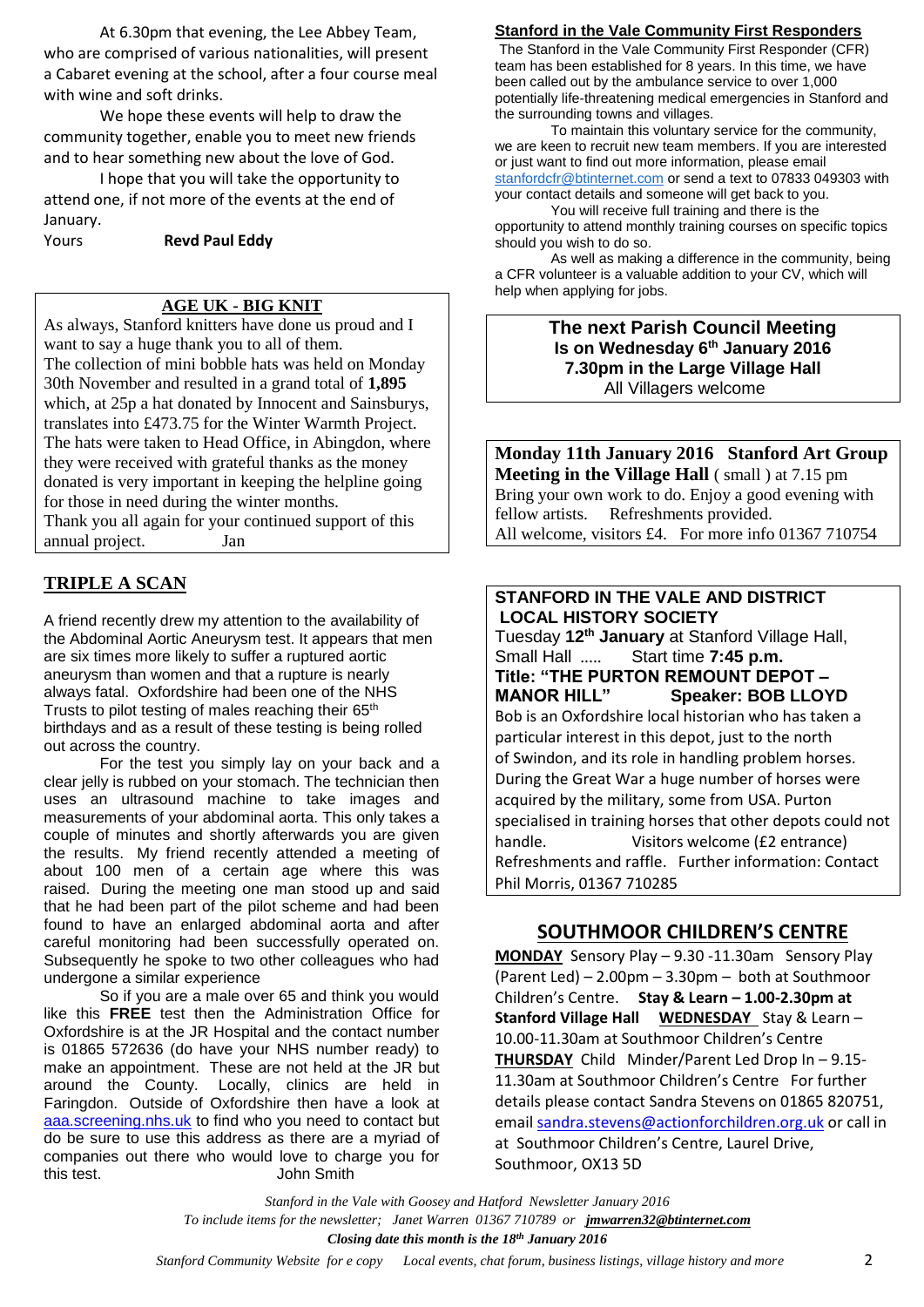

**www.thefillingstation.org.uk or Chris Weatherall on 07775 564131 or 01367 710208** 

# **SCRAMBLERS**

New to the village? Or just looking for a fun friendly toddler group? Join us at Scramblers for Stories, music and craft activities. All children and carers welcome. Refreshments provided.

## **Every second Thursday of the month Thursday 14th January at 2.00 – 2.45**

St Denys Church, Stanford in the Vale For more info please contact : Amanda: amandanoviss@hotmail.com Liz: esrobertson25@gmail.com

# **FARINGDON & DISTRICT U3A ON THURSDAY 14TH JANUARY 2016**

**Banish the January Blues** by coming to the U3A January event in the Faringdon Corn Exchange! Welcome January in style. 12 for 12.30pm *The January Japes – meal provided by Sadlers at a cost of £15.00.* Numbers are limited to 90 so book on line or speak to Francoise Stacey at the December meeting. First come first serve! There is a 2 course meal with coffee and tea to follow.

The lunch will be followed at 2.30pm by a visit from Nick Gill talking about the life and music of George Gershwin. Entrance is free to all members but visitors are required to contribute £1.50 towanrd the talk and refreshments. You do not have to attend the lunch but can come to the talk only.

Further details available on the web site at [www.faringdondistrictu3a.wordpress.com](http://www.faringdondistrictu3a.wordpress.com/) or contact the chairman Peter Smith on 01367 241 241

#### **Fairtrade**

#### **Saturday 16th January**

10am - 12 noon at St Denys Church Fairtrade Stall, featuring goods from the Mustard Seed, Faringdon's Fairtrade shop.

**STANFORD IN THE VALE WOMEN'S INSTITUTE** Will meet in the Village Hall at 7,30pm on **Wednesday January 20th** when "Hare in the Woods" will present a Cheese Evening,

Visitors are always welcome £3.00 for non members

## **Stanford in the Vale Gardening Club**

The first meeting of the New Year will be on January 27<sup>th</sup> in the large hall of the Village Hall. The new exciting programme for 2016 will be announced at this time. New members will be very welcome. For more information contact Rosemary Packer: 01367 710445

# **January – Stanford Pre-school News**

We had a busy and fun-filled Christmas with lots of fun had in our Elf Workshop role play area. The children spent time writing letters to Santa and wrapping presents, not forgetting dressing up in Santa and Elf suits!!

The Pre-School Nativity was packed to the rafters with parents and family members. The children all looked fantastic in the costumes that parents had made for them and did a fantastic job of acting out the Christmas story, and singing the songs. We finished off the evening with a visit from Santa and a cup of mulled wine and a mince pie served by our committee.

The last Wednesday of term we enjoyed a lovely visit to the church where the vicar Paul told us the Christmas story.

Next term we are welcoming 11 new families to the Pre-School and our topic will be 'Down in the Jungle'.



We are the School Council of Stanford in the Vale CE Primary School. Please read our school report below. **Straw and Order**

Year 3, 4 and 5 worked really hard to create a Christmas play called Straw and Order. The play was about a judge trying to calm angry animals arguing over a stable. The judge and narrator then watched as the Christmas story unfolded before them. It was a brilliant performance that was enjoyed by all.

*Stanford in the Vale with Goosey and Hatford Newsletter January 2016 To include items for the newsletter; Janet Warren 01367 710789 or [jmwarren32@btinternet.com](mailto:jmwarren32@btinternet.com) Closing date this month is the 18th January 2016*

 *Stanford Community Website for e copy Local events, chat forum, business listings, village history and more* 3